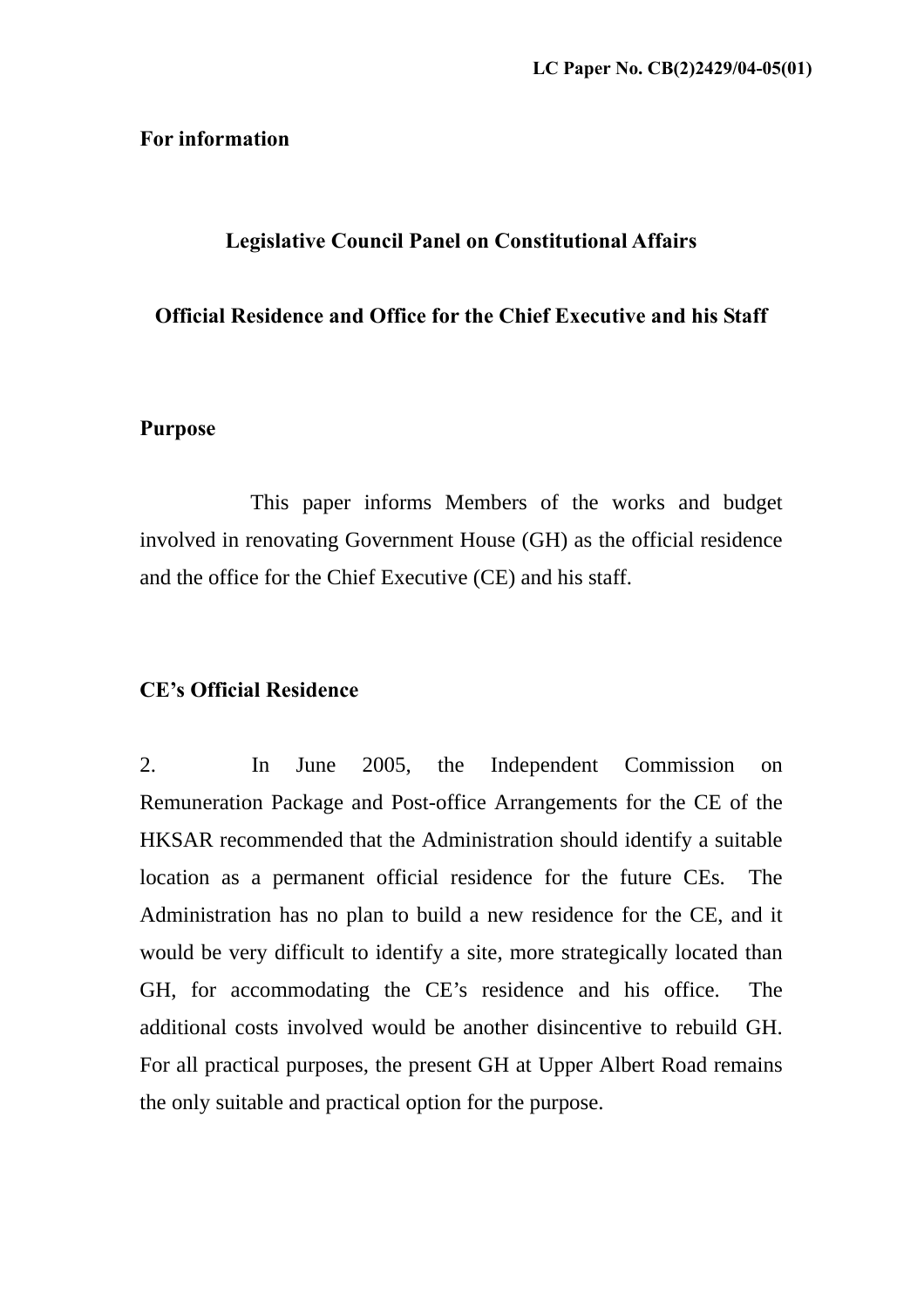3. The CE has since announced his decision to move into GH after its renovation. For operational efficiency, his private office and all essential staff of the CE's Office will be accommodated within the GH compound.

4. At the Constitutional Affairs (CA) Panel meeting on 20 June 2005, Members requested information on the renovation of GH as the official residence for CE. This Information Note is accordingly prepared. In addition to informing Members of the works and budget involved in renovating GH as the official residence for CE, information on the works and budget for renovating the office areas and on other overdue refurbishment works is also provided.

### **Scope of works**

- 5. The whole project includes:
	- (a) Renovation works for the residence area on the first floor, including ventilation, carpeting, draperies, built-in furniture, sanitary fittings, and other alterations to meet current security and safety requirements;
	- (b) Renovation works for the office areas on ground floor and basement, including office partitioning and sound-proofing provisions, carpeting, improved electrical, electronic, audio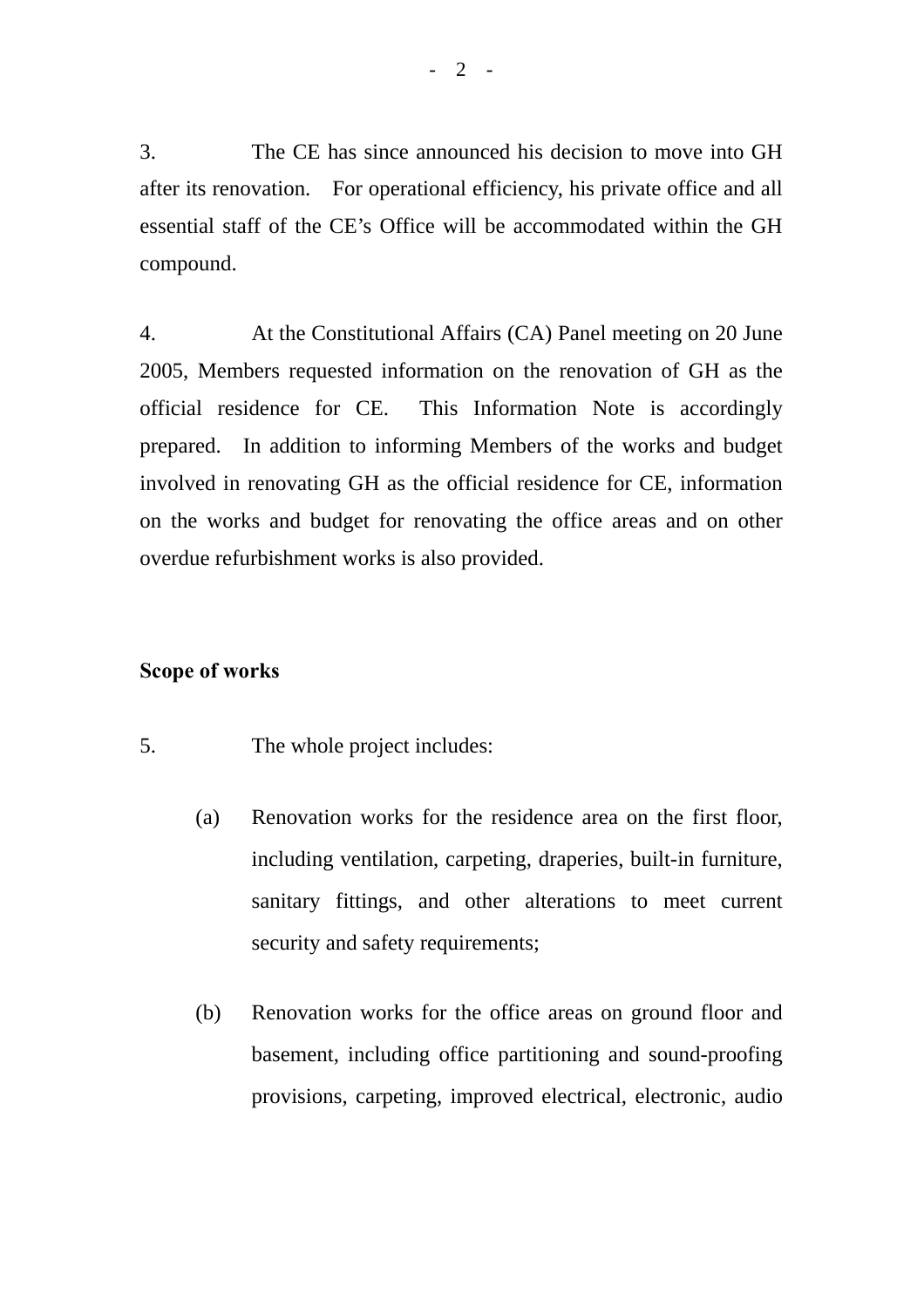visual and access control installations, and other alterations to meet current security and safety requirements;

- (c) Conversion of certain staff quarters and barracks into office premises for accommodating essential staff of the CE's Office; and
- (d) Provision of trunking for IT enhancement and telephone system, and ancillary landscaping in the garden.

### **Justification**

6. GH has not been used as the official residence for the CE for eight years. The last major renovation for the residence was in 1993, while the office area has not been renovated since 1992. We need to improve the existing building facilities and furnishing in order to provide a respectable and presentable environment for use as an official residence and an office for the CE and his staff, and meet current office IT and communication standards as well as up-to-date security and safety requirements. The CE has instructed that the structure, layout and partitioning of the building should be preserved as much as possible in order to retain the historic character of GH and to reduce the costs of renovation required. Much of the works planned has arisen because of disrepair and lack of maintenance that has occurred on the upper floor over the past eight years, and the modern security works required in order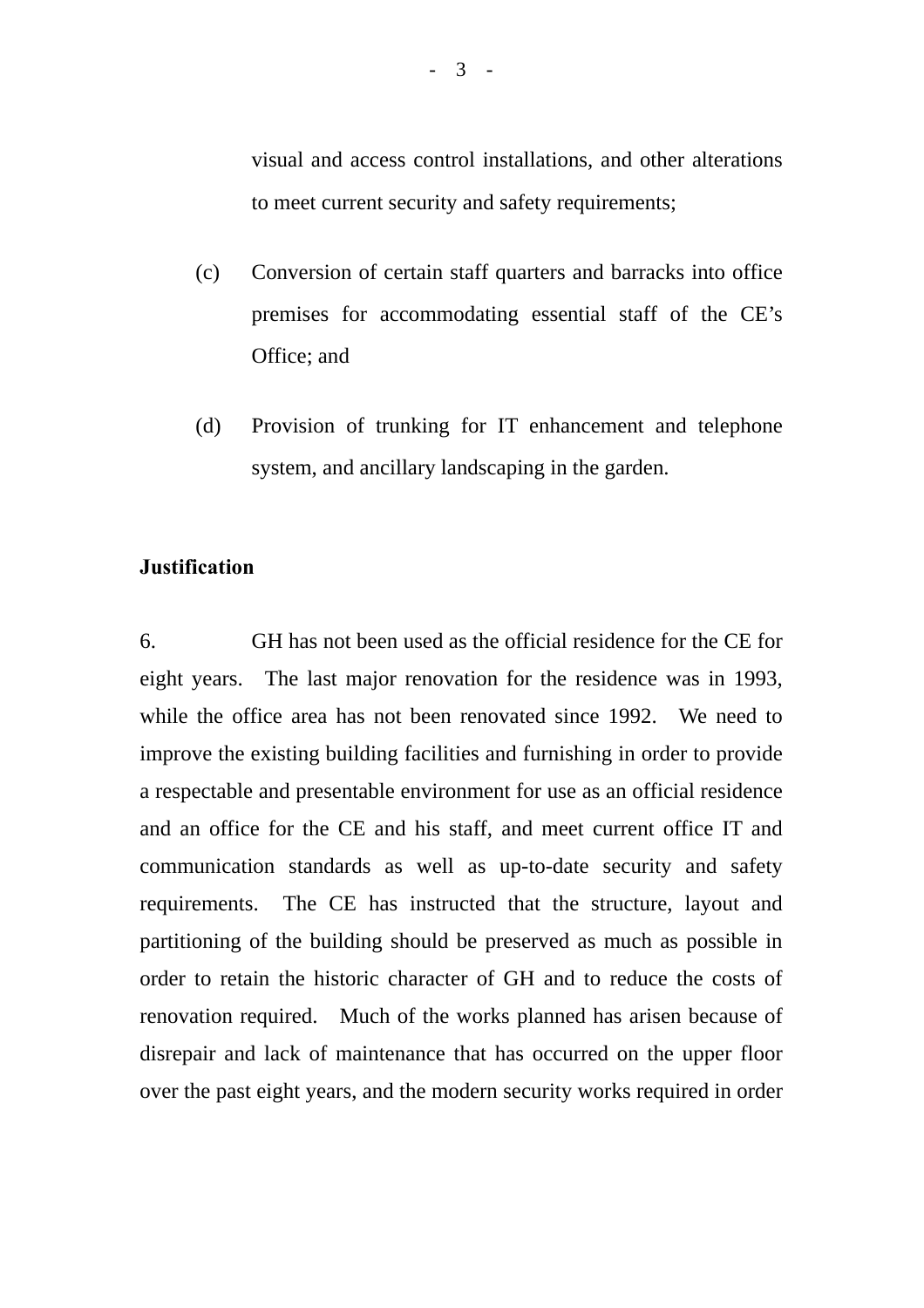to allow official business to be conducted there in the midst of intensive urban development around GH.

# **Financial implication**

7. We have included an item under the Capital Works Reserve Fund (CWRF) block allocations Subhead 3101GX *Minor Building Works for items in Category D of the Public Works Programme* at an estimated cost of \$7.3 million for renovating GH as the official residence and offices for the CE and his staff. A breakdown of the estimate is as follows:

### **\$'000**

| (a) | <b>Building works</b>                                                                                      |                                           |       |
|-----|------------------------------------------------------------------------------------------------------------|-------------------------------------------|-------|
|     | (i)                                                                                                        | Residence floor                           | 1,900 |
|     | (ii)                                                                                                       | Office areas on ground floor and basement | 880   |
|     | (iii)                                                                                                      | Conversion of staff quarters into offices | 600   |
|     | (iv)                                                                                                       | Miscellaneous works at external areas     | 300   |
|     |                                                                                                            | Sub-total                                 | 3,680 |
| (b) | Building services                                                                                          |                                           | 2,920 |
|     | Electrical, electronic, audio visual and access<br>control installations, and underground cabling<br>works |                                           |       |
| (c) | Contingency (10%)                                                                                          |                                           | 700   |
|     |                                                                                                            | Total                                     | 7,300 |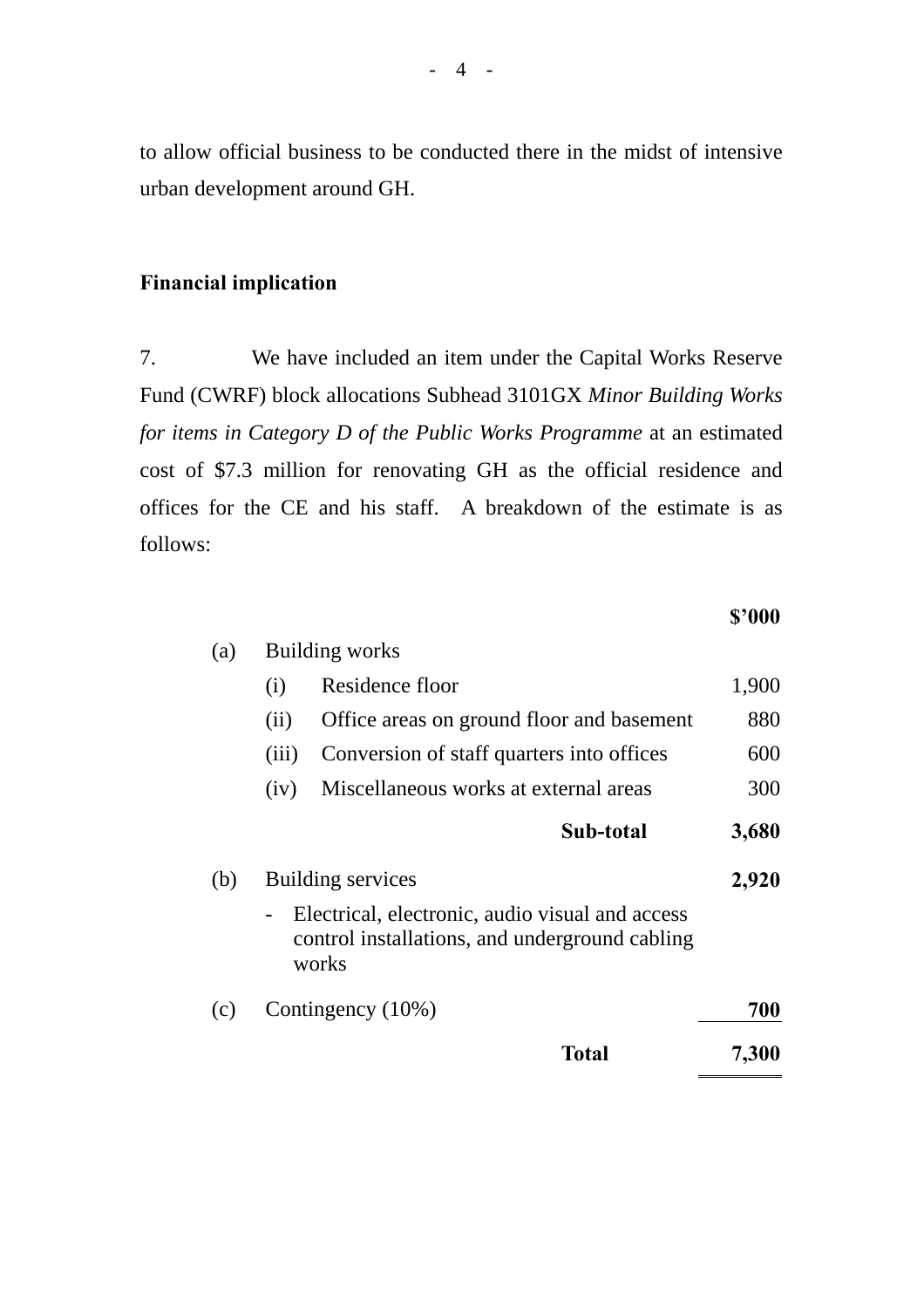8. Moreover, we will enhance or replace the existing primitive local area telecommunications network at GH in order to meet the contemporary user requirements and provide higher service level with better security protection. The Government Chief Information Officer has included the IT enhancement for GH under the CWRF Computerization Block Vote at an estimated cost of \$2.2 million.

9. The additional recurrent expenditure arising from the works set out in paragraphs 7 and 8 above will be absorbed by the CE's Office.

### **Implementation plan**

10. The renovation commenced in July 2005. The tentative target completion date is around November 2005 with move-in to be arranged thereafter. GH will be temporarily closed for renovation works, and events such as Open Day will be suspended for the remainder of 2005.

11. Also during this period, to make full use of this rare opportunity when GH is closed for renovation, the Architectural Services Department has decided to carry out overdue refurbishment works for the normal building maintenance of GH. Such works are required for up-keeping GH, independent of whether CE resides at GH or houses his private office at GH. These works would have been completed earlier if we had had an opportune time to carry them out in the past. If we do